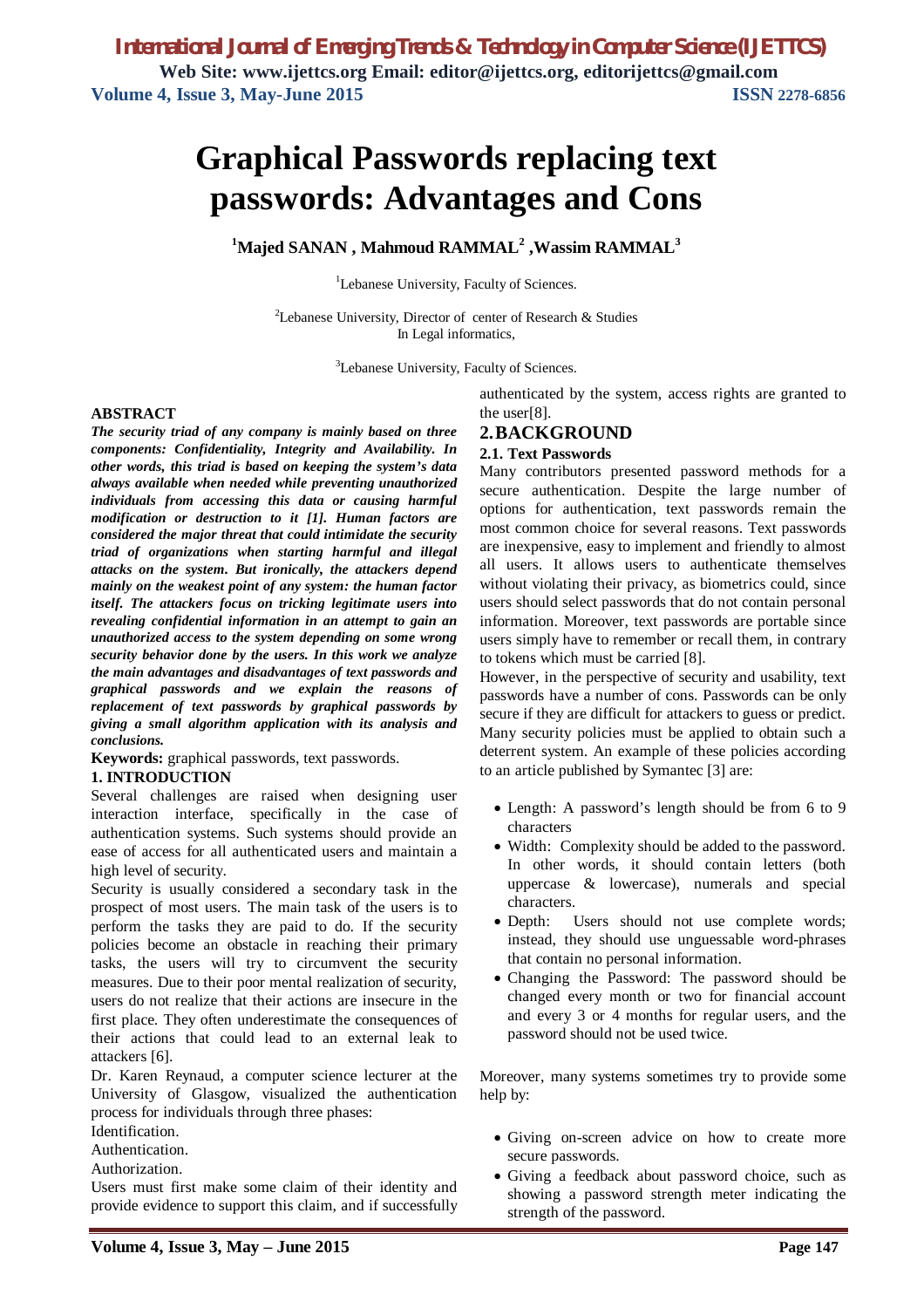• Forcing users to create passwords that comply with specific system-defined policies. [9]

But when such policies are applied, the password does not become only difficult to be stolen by attackers, but also difficult for the authenticated users to remember. This situation is defined as the "Password Problem" where despite the need for both secure and well-memorable passwords, most created passwords are either weak-andmemorable or secure-but-difficult-to-remember [9].

Actually, the password problem is a result of two main reasons:

- The fundamental limitations of human long-term memory.
- The lack of the security foresight in the users' perspective.

#### **The fundamental limitations of human longterm memory**

Once a password is chosen, the user must be able to remember it every time he wants to access the system. But people tend to forget their passwords due to the nature of the human memory [14]. The passage of time and retroactive interference are two main factors that emphasize this memory weakness, where not using the password for a while will make new items in memory replace or disrupt the existing ones or vice-versa [10].

A user is expected to choose a secure and complex password and learn and memorize it to be able to recall it when required. But by the time he learns such a password, the system will ask him to choose another one according to the security relegations of the system. This causes a disruption in the user's memory where by the passage of time the memory becomes confused between the previous passwords and the current one, especially if his access of the system is not frequent. Actually, researches have shown that users do not forget the password completely. They tend to recall parts of it correctly, but still the complete password is required to obtain an access to the system [11].

#### **The lack of the security foresight in the users' perspective**

Most users lack any security knowledge and they do not know or recognize the threats that online systems face every day. They visualize the password, or any authentication process, as an obstacle that is preventing or slowing them from accomplishing their main tasks. This leads them to try to use insecure methods to overpass the authentication process underestimating the severe results their actions can cause [9].Their created passwords tend to be short and usually contains the name of a family members or pets. Additionally, they tend to write down their passwords and keep it in a suitable place for them, most commonly on a sticker on their screen or on a small paper in the drawer, and give their password to his/her coworkers. Also, users create their own rules by adding a

different to the same base word for each new password [12].

Moreover, in the case of multiple systems that require multiple authentication processes users tend to choose one password for all systems, reducing the security level to minimum and putting the user and his organization at risk of widespread damage if the password file of any of the accessed systems is breached [13].

These disadvantages encouraged developers to find new authentication methods. The best systems developed were those which depended on humans' biometrics, but the main obstacle was its huge cost. So, researches continued until the concept of graphical passwords was introduced. Graphical Passwords replaced the input in text passwords with another input containing images. This implementation was developed from the fact that humans' brain and their memory can remember images better than text.

#### **2.2 Images vs. Text in Human Memory**

One of the most famous quotes of Albert Einstein was "If I can't picture it, I can't understand it" [15]. This quote reflects the proposition that gives images and pictures the advantage over text when human interaction is involved.

Imagery is considered a primary sensory connection in the brain. Within our daily lives we are provided with an overflow of visual images from multiple sources such as the television, the Internet, the on-road billboards, and even the illustrations provided in students' textbooks. For example if instead of watching a TV show, we could only read the script, would the images we visualize while reading match those watched on the television? [15]

Through experience and experimentation, the understanding of the visual world and how we are influenced by it has increased. Psychologist Albert Mehrabian demonstrated that 93% of communication is nonverbal. Studies concluded that the human brain tends to receive and decipher images simultaneously, while text is decoded in a linearly, taking more time to process. [19] Moreover, physically our brain has one memory. But practically it is divided into three sections:

- Sensory Memory
- Short-term Memory
- Long-term Memory

#### **Sensory memory**

Sensory memory takes the information provided by the senses and retains it accurately but very briefly. Sensory memory lasts such a short time (from a few hundred milliseconds to one or two seconds). But it still represents an essential step for storing information in short-term memory.

#### **Short-term Memory**

Short-term memory is considered as a scratch paper to temporary remembers the information processed at any time. But it can hold a small amount of information for a short duration in an active and ready state, usually not more than seven items for a maximum period of a minute.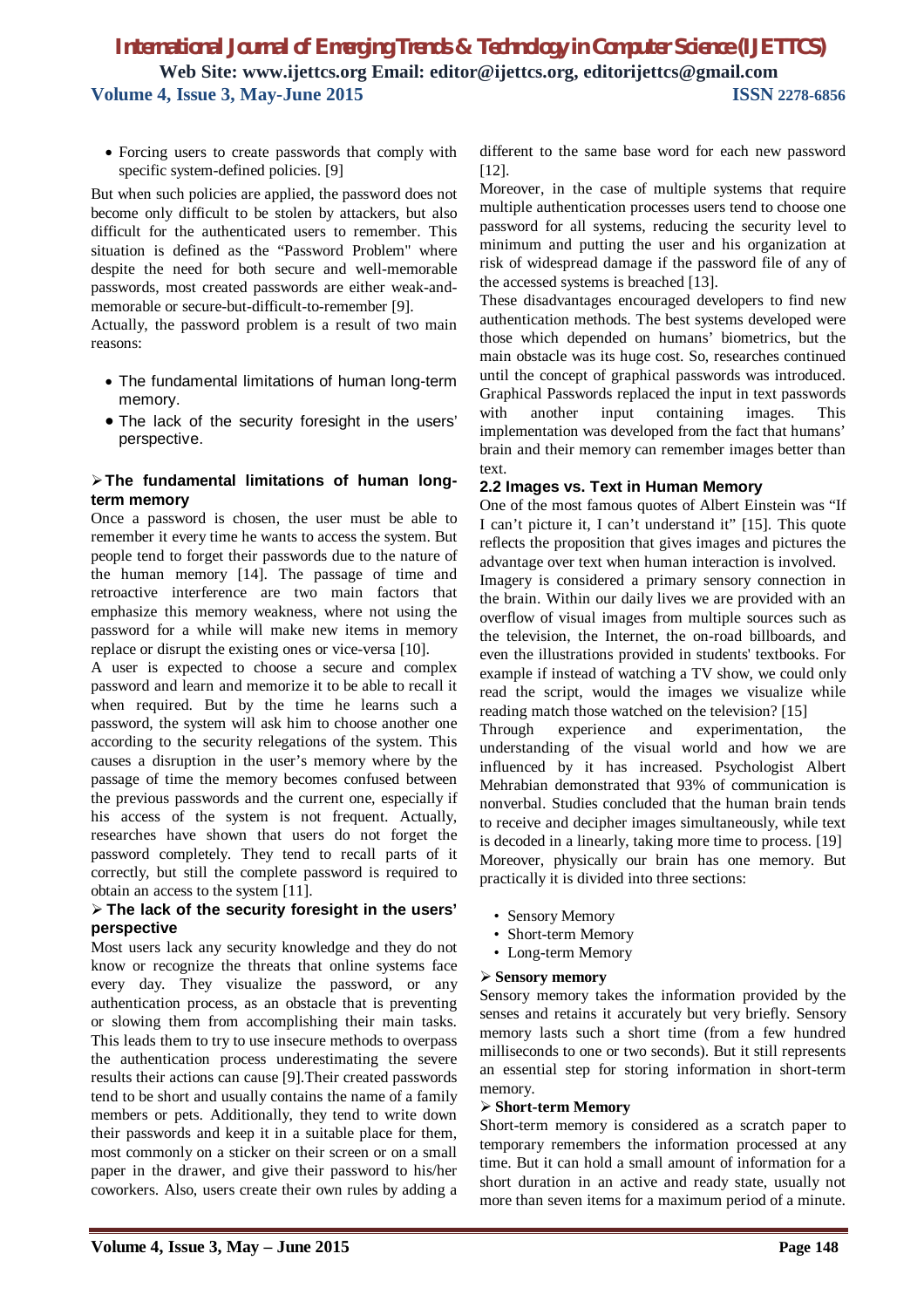This information will quickly disappear if an extra effort is not made towards the next stage of reservation, the long-term memory. [21]

#### **Long-term Memory**

Long-term memory is for the storage of information over a long period of time. Despite the human's nature of forgetting, long-term memory actually is not destructed easily over time and can store an undefined amount of information. But still, it is not obvious whether we actually ever forget anything at all, or whether it just becomes increasingly difficult to access or retrieve certain items from memory [21].

Words are processed by our short-term memory which has been mentioned before can retain about 7 bits of information. This is why we have 7-digit phone numbers.

On the other hand, Images go directly to our long-term memory where they are usually engraved. Therefore, it is not surprising that it is much easier to show a circle than describe it. [19]

Actually, a study made by Nick Patel, an analytics expert, lead to the following conclusions that support the prementioned proposition:

- Approximately 50% of the human brain is involved in visual processing. [18]
- 65% of people are visual learners that respond better to visual information than plain text. [18]
- High quality infographics are 30 times more likely to be read than text articles.
- The average person only read 20% of the words on a regular web page. [18]
- The use of visualized information has increased 9900% on the Internet between 2007 & 2013. [18]
- People following instructions with a visual element perform 323% better than those without. [18]
- Visual aids in the classroom improve learning up to 400%. [18]
- Moreover, researches made by Mindlab International, an independent research company, on brain waves of people completing certain tasks with the help of visual information lead to the following results:
- Individuals working with visual mapping techniques used on average 19% less cognitive resources. [20]
- They were 17% more productive and 4.5% better able to recall details than when using the equivalent traditional software. [20]
- They were 8% more productive and recalled 6.5% more data when using visual mapping compared with traditional techniques. [20]

#### **2.3 Graphical Passwords**

Based on the mentioned scientific researches that concluded that the human mind is more familiar with images than text, more researches were made to invent new authentication systems based on images instead of text. Graphical password was one of the alternatives introduced to replace text passwords.

Graphical passwords are divided into two main categories:

#### **A.Recognition based methods**

- Dhamija and Perring implementation
- Sobrado and Birget implementation
- Passfaces

#### **B.Recall based methods**

- Pure Recall
- Reproduce a drawing
- Cued Recall
- Repeat a sequence of actions: PassPoints

#### **2.3.1 Recognition based Methods**

In recognition based methods, users are given a set of pictures to pick from. Later during the authentication process, they should recognize and identify the pictures picked previously.

Several implementations were made based on the basics of these methods. Below are some examples of these implementations:

#### **Dhamija and Perring implementation:**

This implementation was made based on the Hash Visualization technique that was based on using images in authentication. Dhamija and Perrig developed this technique trying to introduce a more secure simple authentication system.

The system should initially provide the user with a certain number of images generated randomly. The user is expected to select a certain number of images among those shown to him. This is considered as the registration process.

Later when the user wishes to log in to the system, he is shown again different images. He should recognize and identify the images he previously selected.

After making several studies, the following results were obtained:

- 90% of the participants succeeded logging in using the graphical password technique developed by Dhamija and Perring.
- 70% of the participants succeeded logging in using text passwords and PIN numbers.
- 18% of people use "1234", "0000", or "1111" as their PIN passwords $(11\%$  use "1234").[23]
- The average log-in time using graphical passwords is much longer than the time needed using text passwords or PIN numbers.

In case of the graphical password implementation, it is required to store a large amount of images. Also, it is well known that images require more space and capacity more than text. So in addition to the large capacity required on the disks when compared to that required in case of text, another drawback is the delay in the network caused by the time needed to load the images from the database server.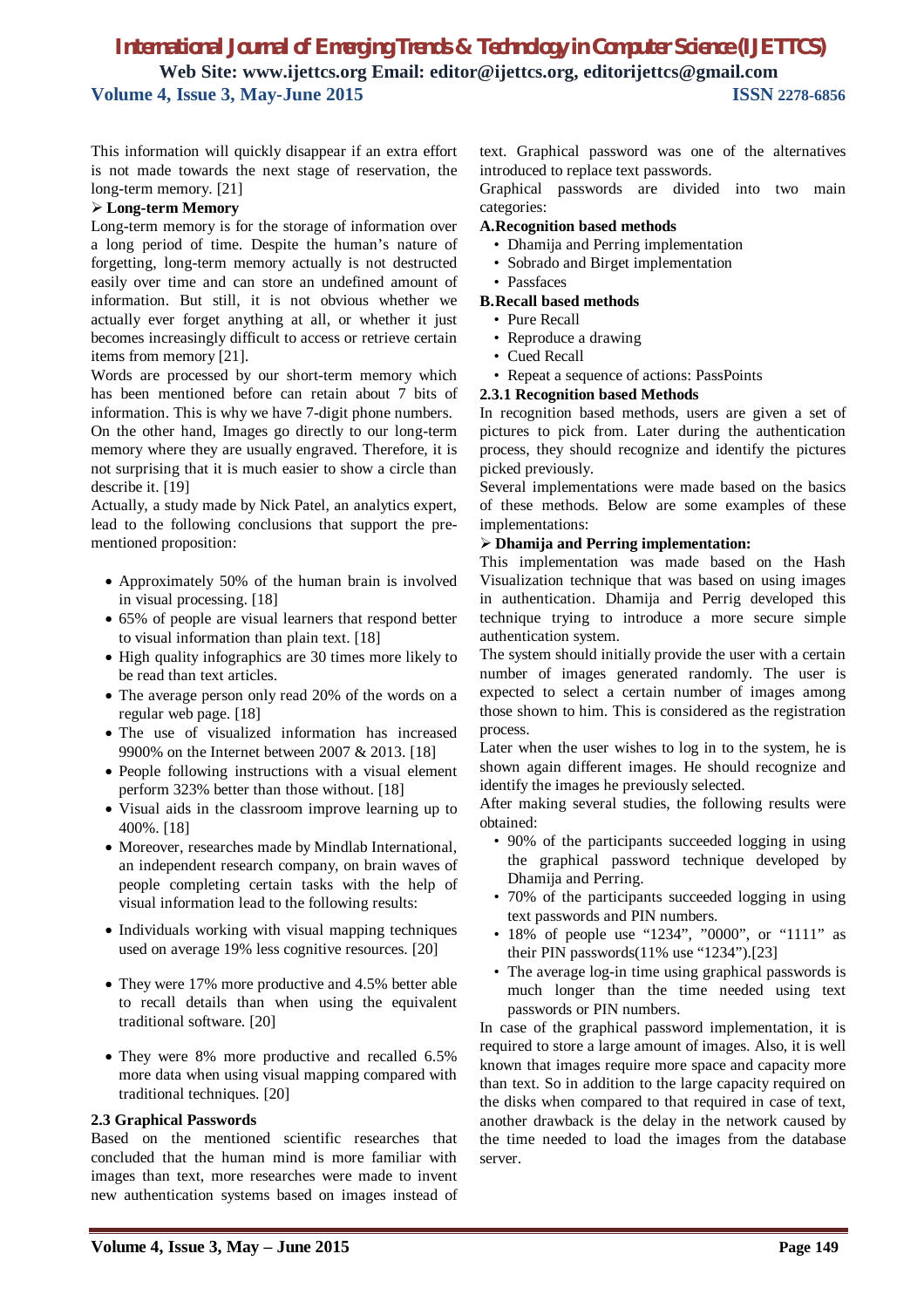

**Figure 1**: Déjà vu system: an example of Dhamija & Perring implementation

#### **Sobrado and Birget implementation:**

To deal with the shoulder-surfing problem, Sobrado and Birget developed a new technique. Their new technique was based on the same concept used in the Dhamija implementation. But instead of using large-sized and limited random images, a large number of relatively smaller passobjects is used. The same instructions are required where the user should choose a certain number of passobjects, and later during authentication he should select these passobjects.

The main idea of this technique is to make the screen so crowded (Sobrado and Birget suggested using 1000 objects). This way, any person sneaking above the user's shoulder be confused and would not be able to concentrate on which objects the user selected. Also, the user should not have any problem finding the object since he should know exactly what to choose and would not be distracted by the crowd of passobjects.

On the other hand, there are still several drawbacks of this implementation:

- There will be delay over the network due to the large number of objects needed to be loaded.
- The log in process could be slow since the user knows the object he needs to select, but might need some time to find them if the objects' places is randomly changed.
- If a small number of objects is shown on the screen, the password space will be smaller leading to security vulnerabilities.



**Figure 2:**A shoulder surfing resistant scheme developed by Hong.

#### **Passfaces**

Passface is another technique that depends on images, but the difference is that these images belong to human faces. It is based on studies that concluded that humans' faces are easier to remember than other images and that they are more memorable over long intervals.

The user is shown a set of images and he should choose a certain number of images. Later during authentication, a random set of human faces' images will be shown on the screen including both the selected images in addition to random false ones.Real Corporation suggested selecting 4 images during registration, and during authentication the user will be shown 4 sets of images. Each set will include 9 images: 1 pre-selected image and 8 decoy ones. The user must select the correct image in each challenge.

The main advantage of this technique is that users can identify human faces easily, but still there are many drawbacks:

- Most users tend to choose faces of people from the same race.
- Female faces were preferred by both male and female users.
- Better looking faces were more likely to be chosen.

These drawbacks forced the created passwords to create a certain pattern making the passwords more predictable.



**Figure 3**: An example of Passfaces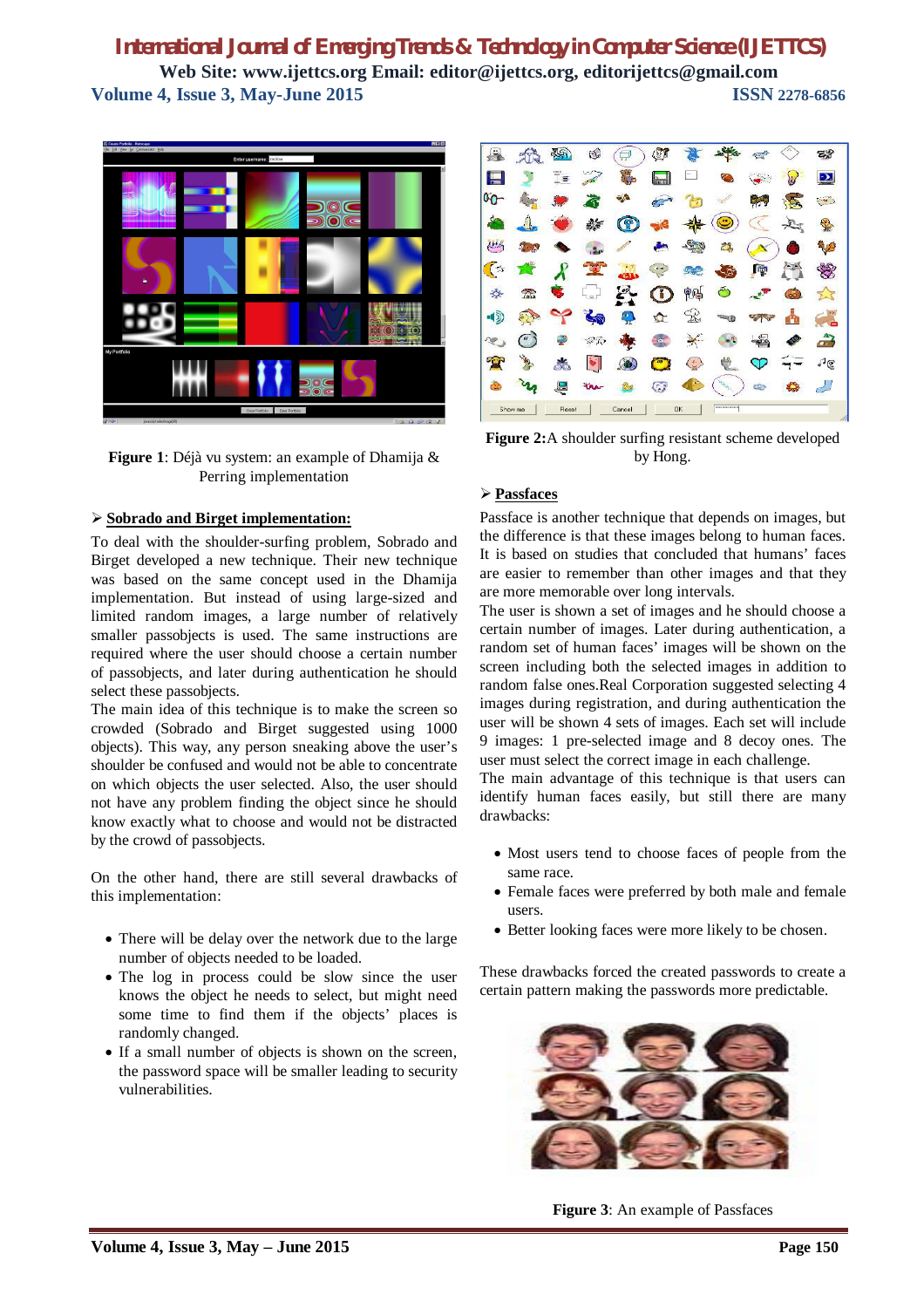#### **2.3.2. Recall based Methods**

#### **Pure Recall Methods**

Pure recall based methods are similar to text passwords because users must remember their passwords and reproduce it without any hints or help from the system.

#### **Reproducing a drawing: Draw-A-Secret (DAS)**

The user will be shown a new screen which should be divided into 2-dimension grids. Using a mouse or a stylus, the user must draw his unique password on this grid. The password can be drawn using one continuous stroke or multiple separate ones. The system will study the drawing to see in which grids it passed through. These active grids will be considered as the password. During authentication, the same process is repeated where starting from a blank grid the user is asked to reproduce his drawing. The user must not reproduce the same drawing identically, but his drawing must pass through the same previously mentioned grids that represent the password.

But when asking users to use this method by "Nali and Thorpe", the following drawbacks were noticed:

- Users tend to draw symmetric drawings.
- Users tend to produce their drawing in the middle of the grid.
- Users tend to use alphabetical characters and numbers as their drawing.

|     | Sensitivity: 2 |  |  |
|-----|----------------|--|--|
| --- |                |  |  |
|     |                |  |  |

**Figure 4:** An example of DAS

#### **Cued Recall Methods**

Cued recall methods are identical to pure recall methods except for that the user is initially given a cue or hint to start from.

#### **Repeating a sequence of actions: PassPoints**

PassPoints is similar to DAS but instead of having a blank gridded screen, an image with no grids is shown. The user must select a set or sequence of click-points. These click-points are considered as the password. When logging in, the system displays the pre-mentioned initial

Several add-ons can be added to this method to increase the security level:

- Force the user during authentication to enter his click-points in the same sequence he initially clicked.
- Adding another authentication phase by displaying several decoy images in addition to the user's image where the user should first choose the correct image before proceeding to the second authentication phase.

#### **Password Spaces**

The password space is the set of all password combinations that can be created. In text passwords, systems have a password space that depends on the available characters (small and capital letters), symbolsand numbers which are counted as a total of 95. For example, in the case of an 8-character password, the password space is  $95^8$ or 6.63x  $10^{15}$  possible permutations. But actually, this is only the theoretical password space because not all these permutations have make sense. For example, *\R9&i8/q*is one of these permutations, but it actually means nothing and it is almost impossible for any user to memorize or remember it. Actually, the meaningful words in English language is approximately 10<sup>6</sup> . Moreover and out of these million words, only an approximate of 170000 [26][27] words are used by people. So if we suppose that each password created is made up of 2 paraphrases, the password space would be  $2.88x$   $10^{10}$ . But in graphical passwords, all images or grids or passpoints are meaningful, so the theoretical permutation is the same as the practical.

#### **3. Our proposed algorithm for graphical password form**

- At first, a welcome screen will be shown on the screen asking the user if he is a new or a registered user.
- $\triangle$  If he/she is a new user:
- A new screen will appear asking the user to enter some personal information in addition to choosing an ID or a username.
- Then the user is asked to create a password and then confirm it again.
- The request of creating a new user accompanied with this user's entered information is sent to the administrator to gain access to the system.
- If the administrator gives permission to this user, the ID, the password and the accompanied information are saved in the database.

Otherwise, the access is denied.

**If he/she is a registered user:**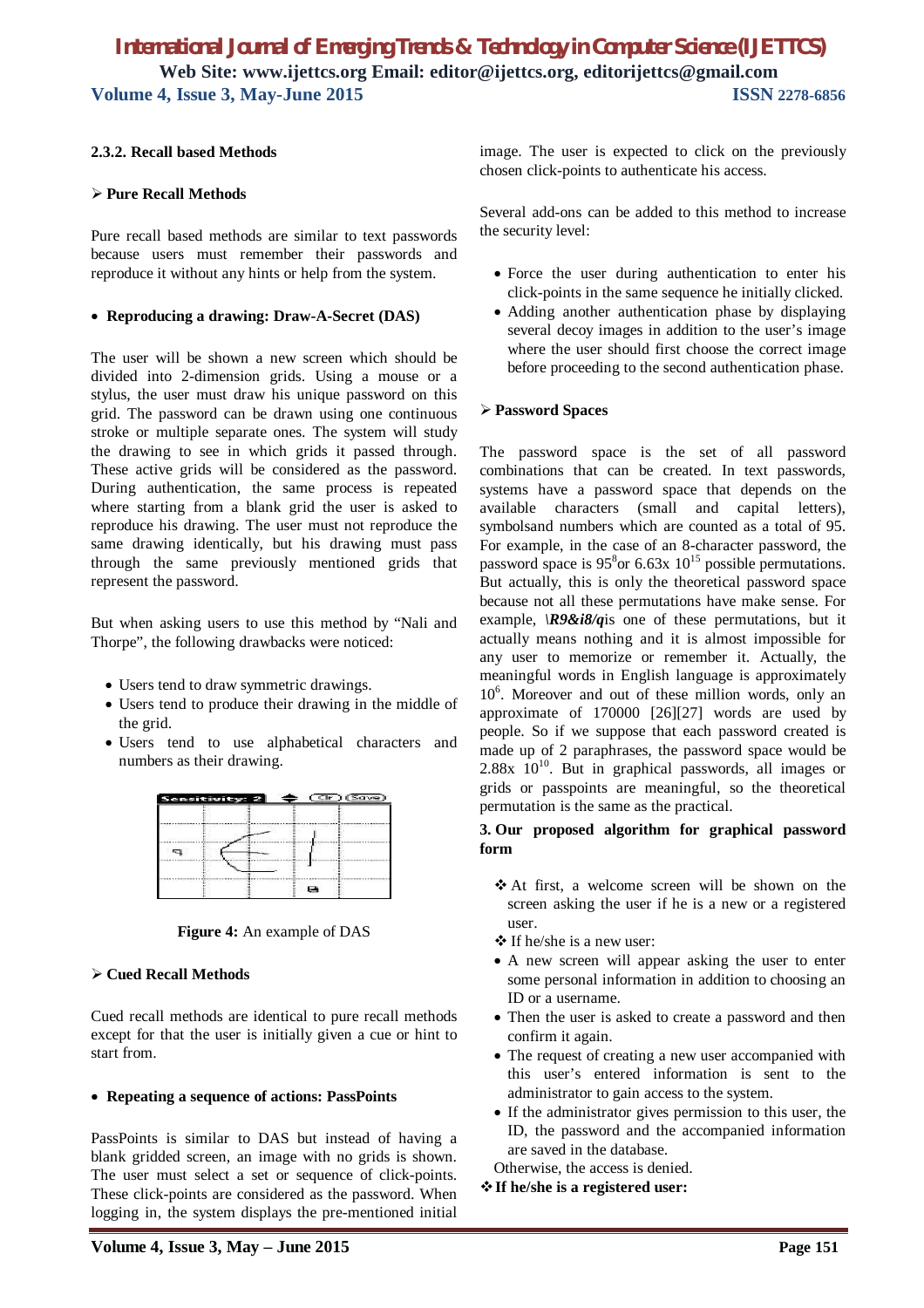- A new screen will appear asking the user to enter his ID or a username.
- The system searches for the ID in the database. If it does not find the ID, it asks the user to enter it again.
- If the ID is found in the database, the user is asked to authenticate his identity by entering his password. If he enter the password incorrectly, he is allowed to enter the password again 2 more times and afterwards his access would be automatically denied.
- If the user enters the password correctly, his access is granted.

#### **4.Our flowchart**

See figure 5.



**Figure 5** : Our FlowChart

## **5. Conclusion and Future Work**

The past years have showed an interest in the attempt of spreading the graphical password authentication methods in order to replace text passwords. The main argument that such an approach is that the human memory can identify and remember images much better than text. Researches lead to developing many new implementations based on graphical passwords. As stated earlier in this article, many of these implementations have a bigger password than that of text passwords. This factor, one of many, made breaking graphical passwords using traditional attack methods (ex: dictionary attack,

brute-force attack…) more difficult. Even some implementations proposed a solution for shoulder surfing. Despite its disadvantage of being a slow log-in operation, graphical passwords appear to be more secure. But this conclusion is not absolute because even though many researches are made continuously on this topic, but its main problems and disadvantages are not obvious yet. This is due to the limit in the number of users which depend on graphical passwords as their authentication methods. Moreover, attackers are now focusing on other authentication methods to breach, text passwords mainly. They will not be interested in giving their time and efforts to breach a method that is still not world widely spread. In the future work we will test this algorithm on a system

and then conclude based on statistics that attacking graphical passwords is not so easy, and memorizing graphical passwords is easier than text passwords.

### **References**

- [1]. A Design and Analysis of Graphical Password
- **[2].** UNDERSTANDING THE SECURITY TRIAD (CONFIDENTIALITY, INTEGRITY, AND AVAILABILITY) BY DARRIL GIBSON MAY 27, 2011 HTTP://WWW.PEARSONITCERTIFICATION.COM/ARTICLE S/ARTICLE.ASPX?P=1708668
- [3]. The Simplest Security: A Guide To Better Password Practices by Sarah Granger, last updated 05 Jul 2011 http://www.symantec.com/connect/articles/simplestsecurity-guide-better-password-practices
- [4]. Pictures versus text: Modality effects across three levels of learning and study time Janet M Beagle, Purdue University 2009 http://docs.lib.purdue.edu/dissertations/AAI3402284/ http://search.proquest.com/docview/288429608
- [5]. Recognition memory for words and picturesat short and long retention intervals,ROBERTE. GEHRING, MICHAELP. TOGLIA,andGREGORY A. KIMBLE, University ofColorado1976
- [6]. USABLE AUTHENTICATION AND CLICKBASED GRAPHICAL PASSWORDS by Sonia Chiasson

A thesis submitted to the Faculty of Graduate Studies and Research in partial fulfillment of the requirements for the degree of DOCTOR OF PHILOSOPHY

School of Computer Science at CARLETON UNIVERSITY

[7]. A Survey of Password Attacks and Comparative Analysis on Methods for Secure Authentication By Mudassar Raza, Muhammad Iqbal, Muhammad Sharif and Waqas Haider Comsats Institute of Information Technology, Wah Cantt., 47040, Pakistan